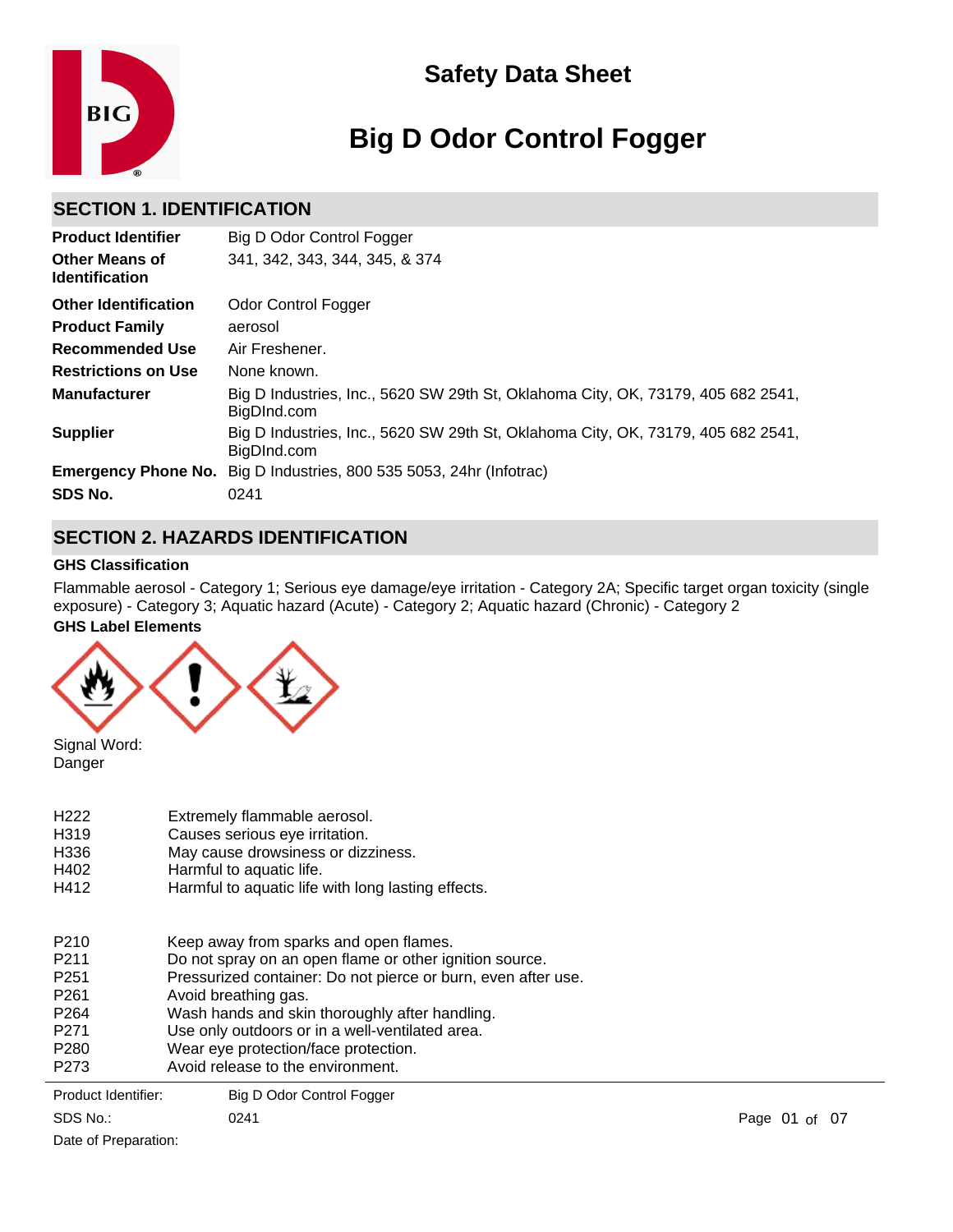#### **Other Hazards**

None known.

# **SECTION 3. COMPOSITION/INFORMATION ON INGREDIENTS**

Mixture:

| <b>Chemical Name</b>                     | <b>CAS No.</b> | %          | <b>Other Identifiers</b> |
|------------------------------------------|----------------|------------|--------------------------|
| ∣Acetone                                 | $ 67-64-1$     | 60-80      |                          |
| $ n$ -Butane                             | 106-97-8       | 10-20      |                          |
| Propane                                  | 74-98-6        | $10 - 20$  |                          |
| Other components below reportable Levels | No CAS         | $2.5 - 10$ |                          |

# **SECTION 4. FIRST-AID MEASURES**

#### **First-aid Measures**

#### **Inhalation**

Move to fresh air. Call a Poison Centre or doctor if you feel unwell or are concerned.

#### **Skin Contact**

Wash gently and thoroughly with lukewarm, gently flowing water and mild soap for 5 minutes. If skin irritation occurs get medical advice/attention.

#### **Eye Contact**

Immediately rinse the contaminated eye(s) with lukewarm, gently flowing water for 15-20 minutes, while holding the eyelid(s) open. Remove contact lenses, if present and easy to do. If eye irritation persists, get medical advice/attention.

#### **Ingestion**

Call a Poison Centre or doctor if you feel unwell or are concerned.

#### **First-aid Comments**

Get medical advice/attention if you feel unwell or are concerned.

#### **Most Important Symptoms and Effects, Acute and Delayed**

May cause moderate to severe irritation.

#### **Immediate Medical Attention and Special Treatment**

**Special Instructions**

Not applicable.

#### **Medical Conditions Aggravated by Exposure**

None known.

# **SECTION 5. FIRE-FIGHTING MEASURES**

#### **Extinguishing Media**

#### **Suitable Extinguishing Media**

Carbon dioxide, dry chemical powder or appropriate foam.

#### **Unsuitable Extinguishing Media**

None known.

#### **Specific Hazards Arising from the Chemical**

Closed containers may rupture violently when heated releasing contents. In a fire, the following hazardous materials may be generated: flammable chemicals; irritating chemicals; toxic chemicals; very toxic carbon monoxide, carbon dioxide.

#### **Special Protective Equipment and Precautions for Fire-fighters**

| Product Identifier: | Big D Odor Control Fogger |    |
|---------------------|---------------------------|----|
| SDS No.:            | 0241                      | Pa |

Date of Preparation: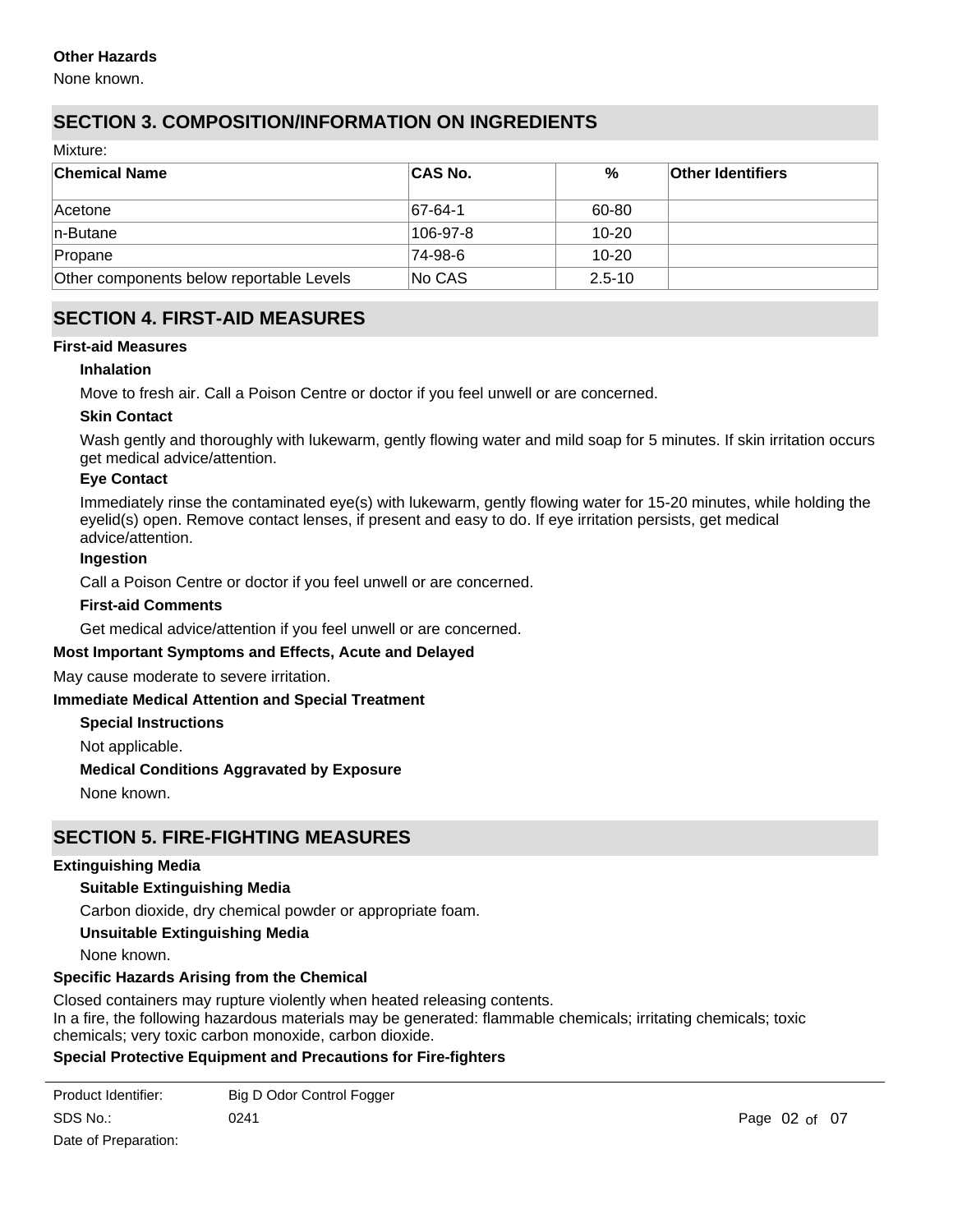For a massive fire, immediately evacuate the area and use unmanned hose holder or monitor nozzles. Fire-fighters may enter the area if positive pressure SCBA and full Bunker Gear is worn.

# **SECTION 6. ACCIDENTAL RELEASE MEASURES**

#### **Personal Precautions, Protective Equipment, and Emergency Procedures**

Evacuate the area immediately. Isolate the hazard area. Keep out unnecessary and unprotected personnel. Use the personal protective equipment recommended in Section 8 of this safety data sheet. Do not touch damaged containers or spilled product unless wearing appropriate protective equipment.

#### **Environmental Precautions**

Do not allow into any sewer, on the ground or into any waterway. It is good practice to prevent releases into the environment.

#### **Methods and Materials for Containment and Cleaning Up**

Review Section 7 (Handling) of this safety data sheet before proceeding with clean-up. Ventilate the area to prevent the gas from accumulating, especially in confined spaces.

#### **Other Information**

Report spills to local health, safety and environmental authorities, as required.

# **SECTION 7. HANDLING AND STORAGE**

#### **Precautions for Safe Handling**

Do not puncture or incinerate container even when empty. Do not spray on an open flame or other ignition source. Do not pierce or burn container, even after use. Prevent heating. Do not use near welding operations or other high energy sources. Only use where there is adequate ventilation. Avoid breathing in this product. Prevent skin contact. Do not get in eyes. Wash hands thoroughly after handling this material.

#### **Conditions for Safe Storage**

Restrict access to authorized personnel only. Store in an area that is: temperature-controlled, well-ventilated, out of direct sunlight and away from heat and ignition sources.

# **SECTION 8. EXPOSURE CONTROLS/PERSONAL PROTECTION**

#### **Control Parameters**

|                      | <b>ACGIH TLV®</b> |             | <b>OSHA PEL</b> |         | AIHA WEEL |            |
|----------------------|-------------------|-------------|-----------------|---------|-----------|------------|
| <b>Chemical Name</b> | <b>TWA</b>        | <b>STEL</b> | <b>TWA</b>      | Ceiling | 8-hr TWA  | <b>TWA</b> |
| ∣Acetone             | 500 ppm           | 750 ppm     | 1000            |         |           |            |
| $ n$ -Butane         | 1000 ppm          |             | 800 ppm         |         |           |            |
| Propane              | 1000 ppm          |             | 1000 ppm        |         |           |            |

#### **Appropriate Engineering Controls**

General ventilation is usually adequate.

#### **Individual Protection Measures**

#### **Eye/Face Protection**

Wear chemical safety goggles and face shield when contact is possible.

#### **Skin Protection**

Wear chemical protective clothing e.g. gloves, aprons, boots.

#### **Respiratory Protection**

Not normally required if product is used as directed.

# **SECTION 9. PHYSICAL AND CHEMICAL PROPERTIES**

# **Basic Physical and Chemical Properties**

**Appearance** Clear gas.

| Product Identifier:  | Big D Odor Control Fogger |
|----------------------|---------------------------|
| SDS No.:             | 0241                      |
| Date of Preparation: |                           |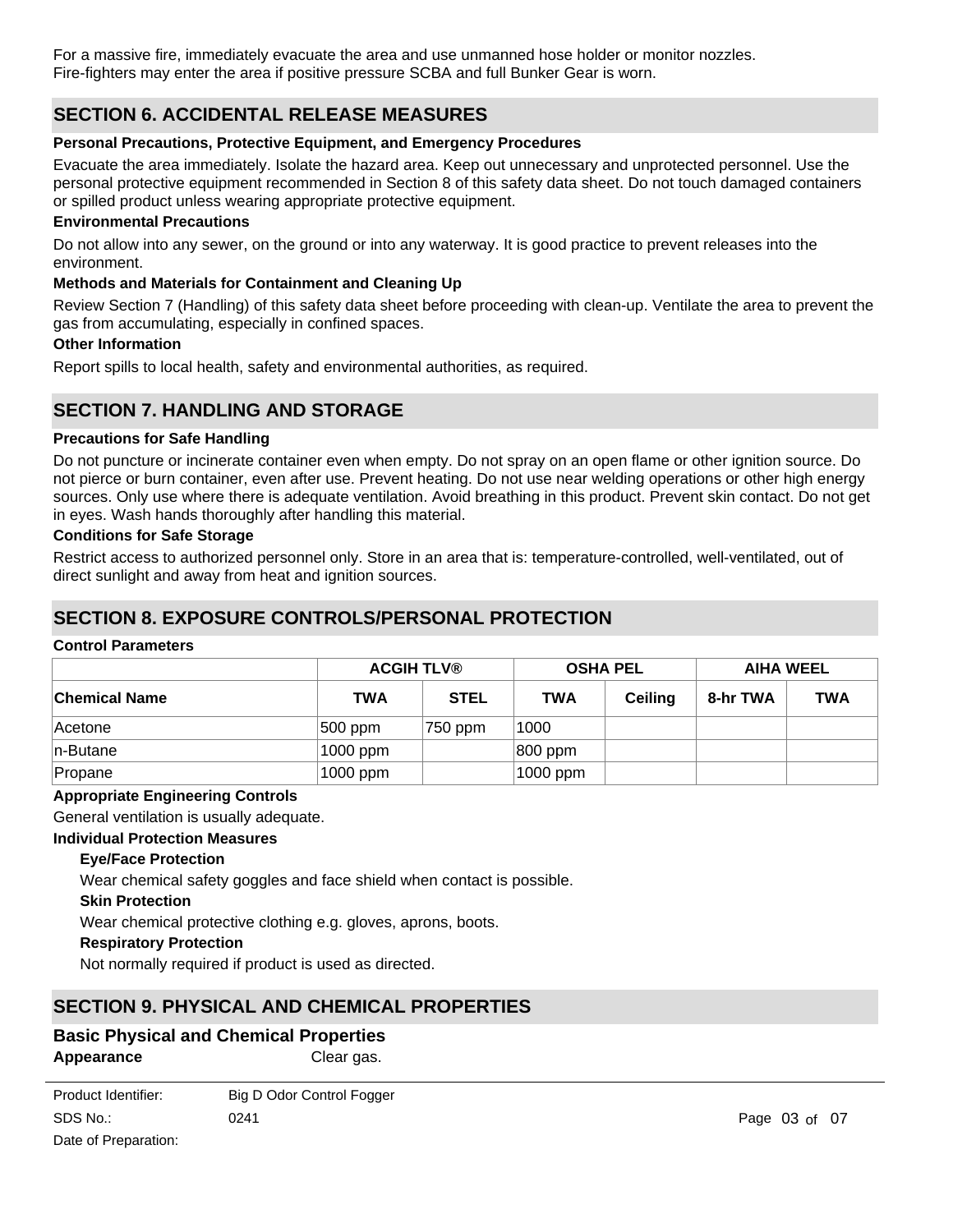| Odour                                                        | Not available                                            |
|--------------------------------------------------------------|----------------------------------------------------------|
| <b>Odour Threshold</b>                                       | Not available                                            |
| рH                                                           | Not available                                            |
| <b>Melting Point/Freezing Point</b>                          | Not available (melting)                                  |
| <b>Initial Boiling Point/Range</b>                           | Not available                                            |
| <b>Flash Point</b>                                           | $<$ -156.00 °F (-104.44 °C) (estimated) (Acetone)        |
| <b>Evaporation Rate</b>                                      | Not available                                            |
| <b>Flammability (solid, gas)</b>                             | Not available                                            |
| <b>Upper/Lower Flammability or</b><br><b>Explosive Limit</b> | Not available (upper); Not available (lower)             |
| <b>Vapour Pressure</b>                                       | ~ 18009.40 mm Hg (2401.25 kPa) at 68 °F (estimated)      |
| Vapour Density (air = 1)                                     | Not available                                            |
| <b>Relative Density (water = 1)</b>                          | ~ 0.701 (estimated) at 20 °C (68 °F)                     |
| <b>Solubility</b>                                            | Not available in water; Not available (in other liquids) |
| <b>Partition Coefficient,</b><br>n-Octanol/Water (Log Kow)   | 2.36 at 20 °C (68 °F) (estimated) (Propane)              |
| <b>Auto-ignition Temperature</b>                             | Not available                                            |
| <b>Decomposition Temperature</b>                             | Not available                                            |
| <b>Viscosity</b>                                             | Not available (kinematic); Not available (dynamic)       |
| <b>Other Information</b>                                     |                                                          |
| <b>Physical State</b>                                        | Gas                                                      |
| <b>Other Physical Property 3</b>                             | Color: Not Available<br>Form: Aerosol                    |
|                                                              | <b>Physical State: Gas</b>                               |

# **SECTION 10. STABILITY AND REACTIVITY**

#### **Reactivity**

**Chemical Stability** Normally stable. **Conditions to Avoid** High temperatures. Temperatures above 122.0 ºF (50.0 ºC) **Incompatible Materials** None known. Not corrosive to metals. **Hazardous Decomposition Products** None known. **Possibility of Hazardous Reactions** None expected under normal conditions of storage and use. Not reactive under normal conditions of use.

# **SECTION 11. TOXICOLOGICAL INFORMATION**

Information presented below is for the entire product, unless otherwise specified.

#### **Likely Routes of Exposure**

Ingestion; inhalation; skin contact; eye contact.

#### **Acute Toxicity**

SDS No.: Date of Preparation: 0241 **Page 04 of 07** Product Identifier: Big D Odor Control Fogger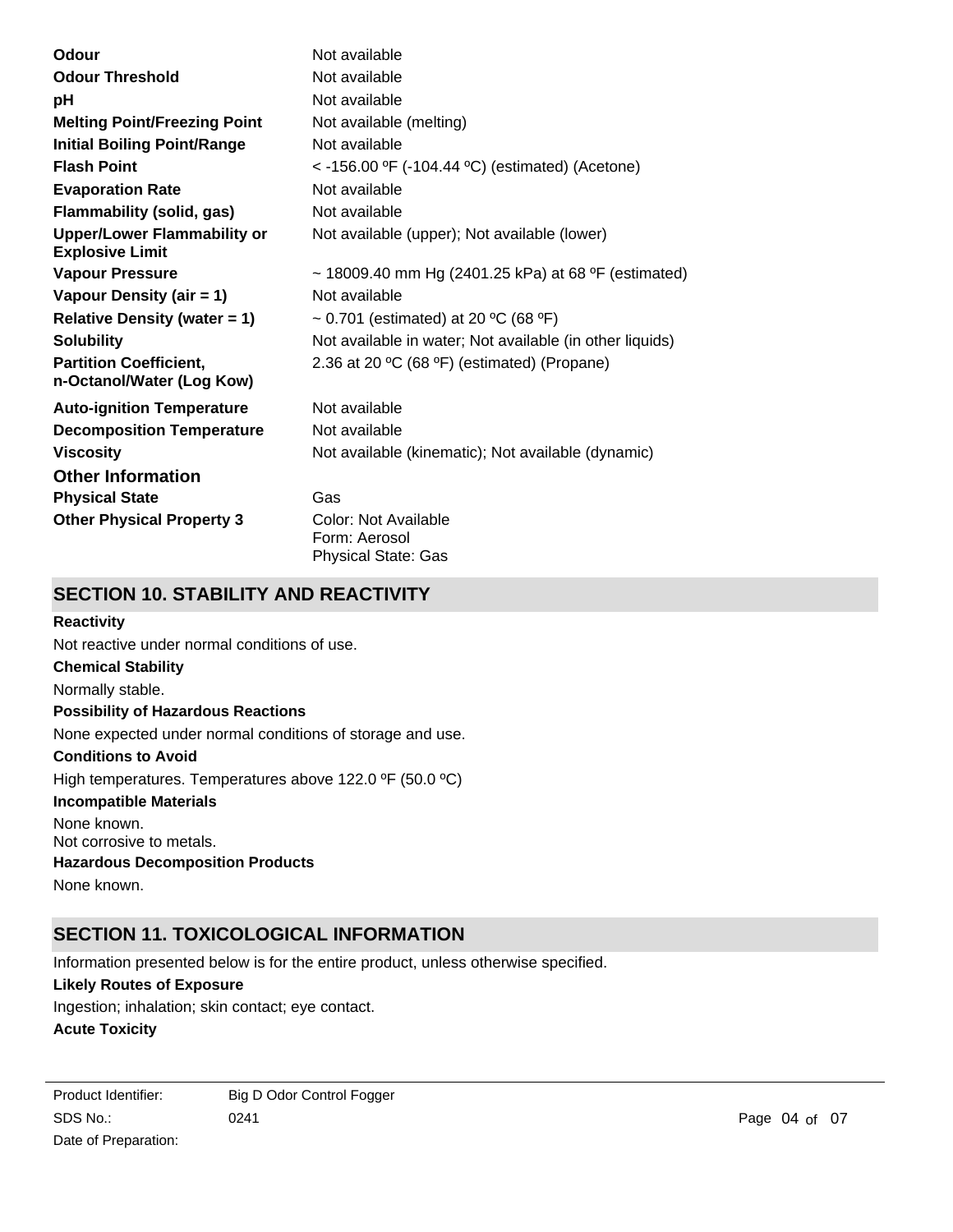| <b>Chemical Name</b> | <b>LC50</b>                                 | LD50 (oral)      | LD50 (dermal)        |
|----------------------|---------------------------------------------|------------------|----------------------|
| <b>Acetone</b>       | 76 mg/kg (mouse) (4-hour<br>exposure) (gas) | 5800 mg/kg (rat) | 20000 mg/kg (rabbit) |
| In-Butane            | 680 mg/L (mouse) (2-hour<br>exposure)       |                  |                      |
| Propane              | 658 mg/L (rat) (4-hour<br>exposure)         |                  |                      |

#### **Skin Corrosion/Irritation**

Human experience and animal tests show no or very mild irritation.

#### **Serious Eye Damage/Irritation**

Human experience shows serious eye irritation.

#### **STOT (Specific Target Organ Toxicity) - Single Exposure**

#### **Inhalation**

May be harmful based on information for closely related materials.

#### **Skin Absorption**

No information was located.

#### **Ingestion**

Not a relevant route of exposure (gas).

#### **Aspiration Hazard**

Not known to be an aspiration hazard.

#### **STOT (Specific Target Organ Toxicity) - Repeated Exposure**

Not harmful based on information for closely related chemicals.

#### **Respiratory and/or Skin Sensitization**

Not known to be a respiratory sensitizer. Not known to be a skin sensitizer.

#### **Carcinogenicity**

| <b>Chemical Name</b> | <b>IARC</b> | <b>ACGIH®</b> | NTP | OSHA |
|----------------------|-------------|---------------|-----|------|
| Acetone              |             | A4            |     |      |

Not known to cause cancer.

# **Reproductive Toxicity**

#### **Development of Offspring**

Not known to harm the unborn child.

#### **Sexual Function and Fertility**

Not known to cause effects on sexual function or fertility.

### **Effects on or via Lactation**

Not known to cause effects on or via lactation.

### **Germ Cell Mutagenicity**

Not mutagenic.

#### **Interactive Effects**

No information was located.

# **SECTION 12. ECOLOGICAL INFORMATION**

#### **Toxicity**

Harmful, with long lasting effects to aquatic life. **Acute Aquatic Toxicity**

SDS No.: 0241 **Page 05 of 07** Product Identifier: Big D Odor Control Fogger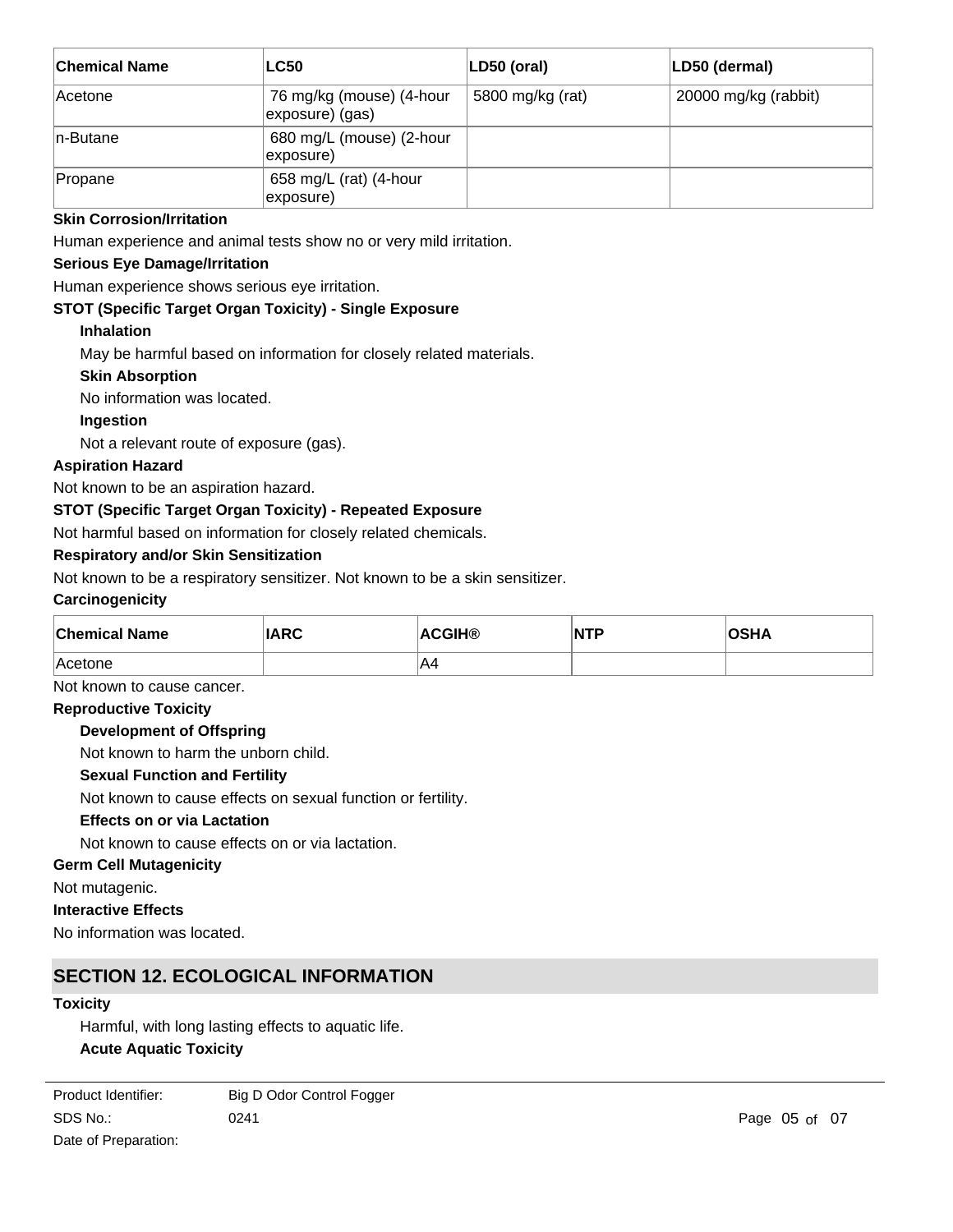| <b>Chemical Name</b> | ∣LC50 Fish                                                                                            | <b>IEC50 Crustacea</b>                                            | <b>ErC50 Aquatic</b><br><b>Plants</b> | ErC50 Algae |
|----------------------|-------------------------------------------------------------------------------------------------------|-------------------------------------------------------------------|---------------------------------------|-------------|
| Acetone              | 4740-6330 mg/L<br>(Oncorhynchus<br>mykiss (rainbow<br>trout); 96-hour; fresh   fresh water)<br>water) | 21.6-23.9 mg/L<br>CDaphnia magna<br>(water flea); $48$ -hour; $ $ |                                       |             |

#### **Persistence and Degradability**

No information was located.

#### **Bioaccumulative Potential**

This product or its degradation products are expected to bioaccumulate.

#### **Mobility in Soil**

Studies are not available.

#### **Other Adverse Effects**

There is no information available.

# **SECTION 13. DISPOSAL CONSIDERATIONS**

#### **Disposal Methods**

This product and its container must be disposed of as hazardous waste. Do NOT dump into any sewers, on the ground or into any body of water. The required hazard evaluation of the waste and compliance with the applicable hazardous waste laws are the responsibility of the user.

## **SECTION 14. TRANSPORT INFORMATION**

| <b>Regulation</b> | UN No. | <b>Proper Shipping Name</b> | <b>Transport Hazard</b><br>Class(es) | <b>Packing</b><br>Group |
|-------------------|--------|-----------------------------|--------------------------------------|-------------------------|
| <b>IUS DOT</b>    | 1950   | Aerosols, flammable         | 2.1                                  |                         |
| IATA (Air)        | 1950   | Aerosols, flammable         | 2.1                                  |                         |
| IMO (Marine)      | 1950   | Aerosols, Marine Pollutant  |                                      |                         |

**Special Precautions for User** Please note: This material is classified as a Marine Pollutant per IMDG

#### **Transport in Bulk According to Annex II of MARPOL 73/78 and the IBC Code**

Not applicable

#### **Emergency Response** 10L

#### **Guide No.**

**Other Information** DOT: This product meets the exception requirements of section 173.306 as a limited quantity and may be shipped as a limited quantity.

# **SECTION 15. REGULATORY INFORMATION**

#### **Safety, Health and Environmental Regulations**

#### **Canada**

This product has been classified in accordance with the hazard criteria of the Controlled Products Regulations and the SDS contains all of the information required by the Controlled Products Regulations.

### **Domestic Substances List (DSL) / Non-Domestic Substances List (NDSL)**

All ingredients are listed on the DSL or are not required to be listed.

#### **USA**

| Product Identifier: | Big D Odor Control Fogger |
|---------------------|---------------------------|
| SDS No.:            | 0241                      |
|                     |                           |